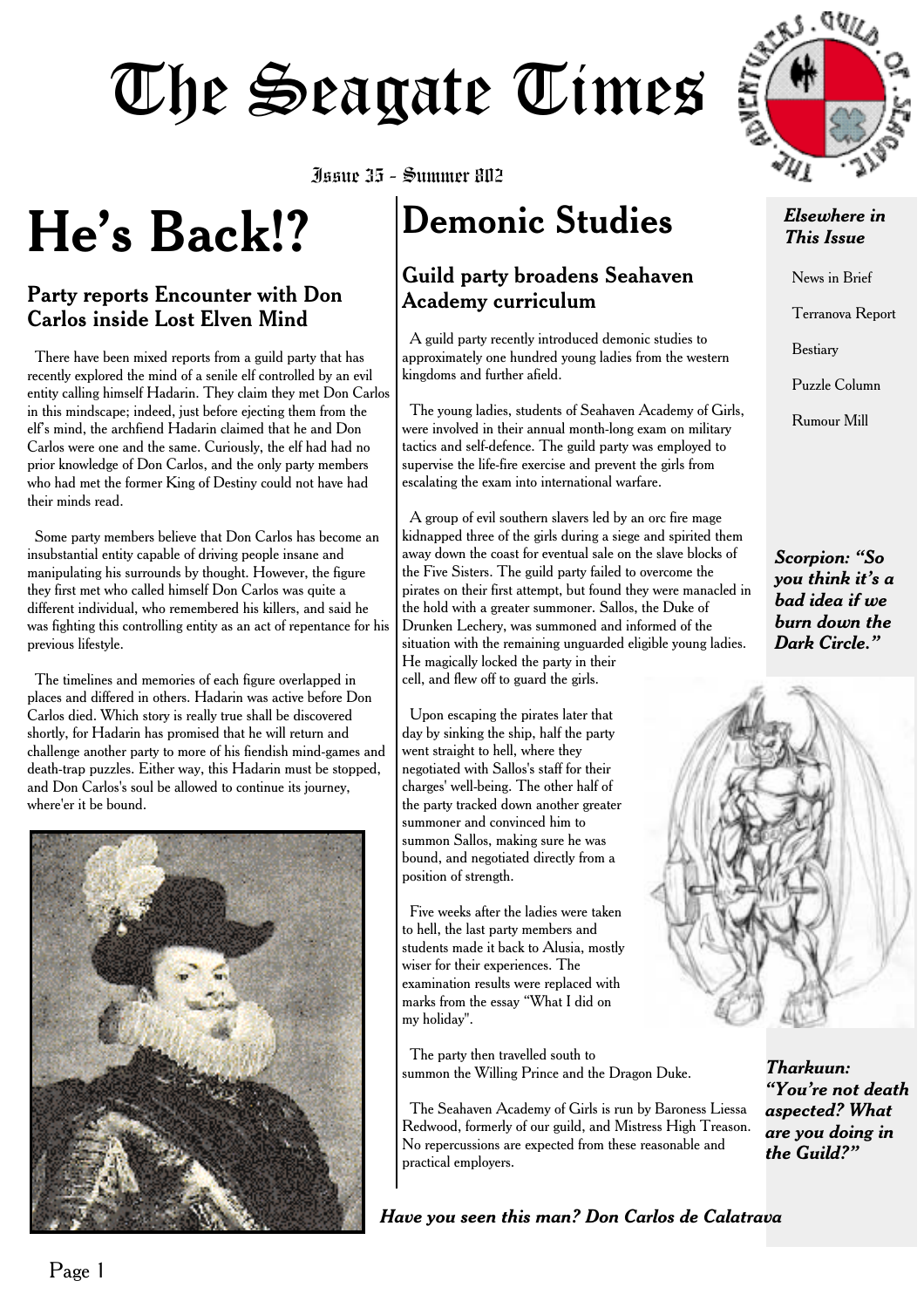*Drovar: "Why do you need my first-born to regenerate the forest?"*

*He, The Fairy of the Gardens of Phadre: "People don't normally want to know those details."*

*Erzsabet: "That tree will not attack you." - Erzsabet*

*Phaeton: "I should point out that she has not yet verified the others."*

*Clem: Then we'll just have to kill him*

*Drovar: But our esteemed employer....*

*Clem: Look, we've done it once, we can do it again!*

## **Guild Council House Finished**

#### Grand Opening Sunday 6th

We've all been watching the builders efforts over the last year and finally they've finished.

Our staff will be moving into our new Council House this week, and next Sunday we would like to invite members for an opening celebration. The opening Ceremony will start at noon and will be followed by a banquet.

We appreciate that some members will be out of town but we hope to see as many of you as possible. The Council would also like to extend a special invitation to those retired members who assisted the Council after the fire and donated funds towards the new building.

The Council would thank members for their patience during the last few years while our work has been disrupted and our records scattered through the compound.

### **Divine Horse Auction Today!**



An auction will be held after the Guild meeting for a superb white horse.

What's special about that you may ask?

Well, this superb equine specimen was the Steed of a God! It will not be troubled by such minor distractions as the noise of battle, being given the Power of Flight, or general, well, Acts of God. At 15 hands high and compact build, it has been favourably compared to a powerful mustang, but as easy to control as a mere palfrey.

But wait, there's more! As part of this package, this very obvious beast will be blessed with a permanent Disguise of the purchaser's specification! The possibilities are endless!

Settlement to be immediate, and in cash (or prearranged other items). Make your own bidding



#### **Discover the Healing Power Within You!** *The new Guild Council House*

To find out more, seek out Brother Phaeton and learn about the power of Diencecht.

Church services: Sunday morning at the Seagate Docks Hospital and Sunday afternoon at the clinic aboard the pleasure ship 'Sea Goddess Haven'.



#### Lost?

Then Starflower's Lost and Found Service is for you. We find lost items, lost people, even lost pets! You provide the map, we'll do the rest. Just 600 sp per attempt.

See Lady T'ana Starflower at the Guild.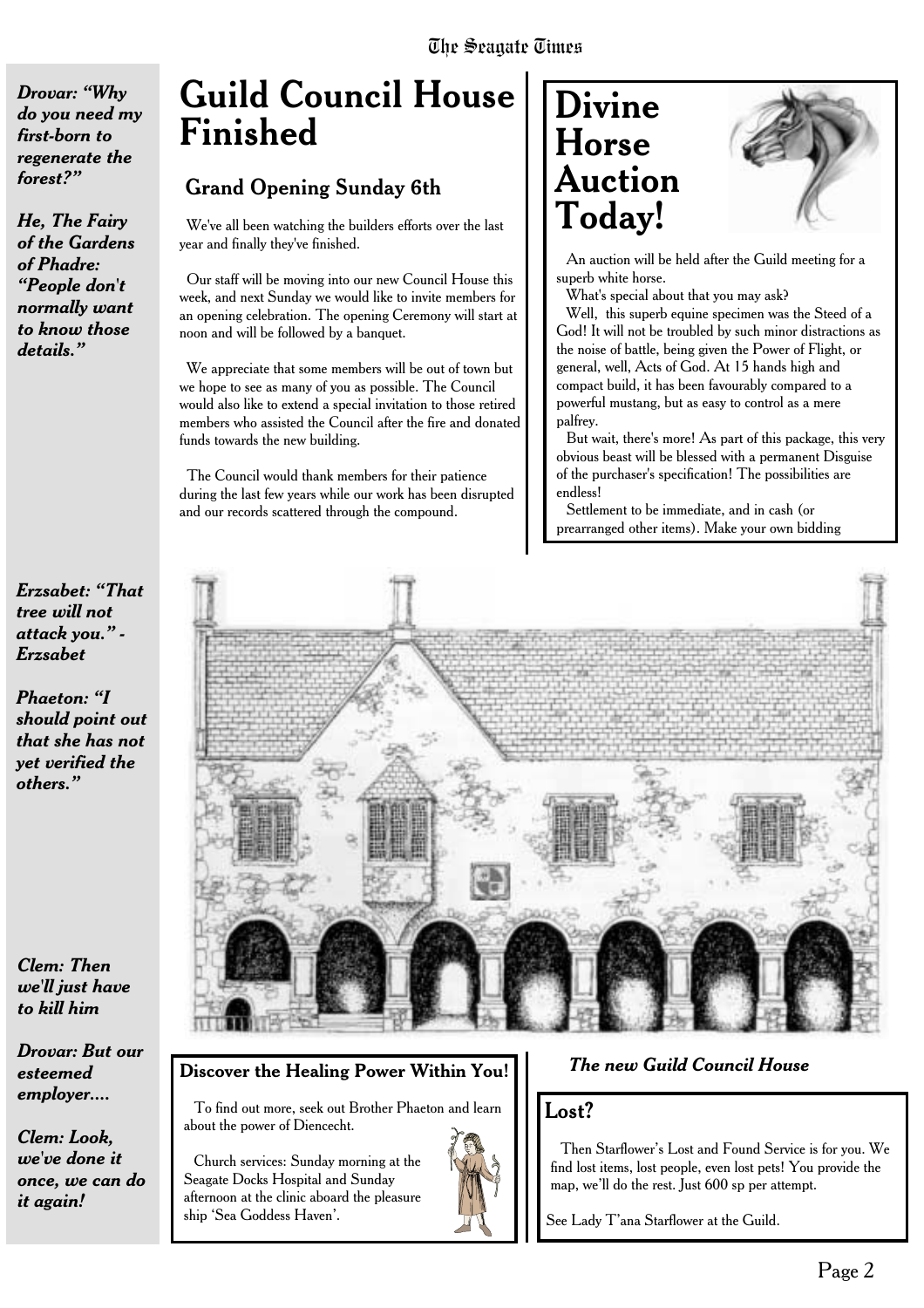#### The Seagate Times

## **News in Brief**

#### Stag Party Successful

Who says that guild parties aren't capable of taking part in civilised pursuits? A Guild team was hired by Count Bantrim Nilhodden to provide his team for a Hunt in the Garden of Phadre (part of the Alfhiem domains). Bantrim had arranged a wager with his gentleman friends in the form of a Hunt for the Great Stag of the Garden.

The party had to do a chore beforehand, namely culling a sick Dragon (who was in much pain) for the Elves. Combat practice was supplied en route by a trio of Chimera . With typical Guild thinking, the party provided the Dragon with an item that turned pain into pleasure, meaning the elves empathetically bound to the Dragon were very happy!

During the Hunt, the party aided local authorities by punishing another team who had taken liberties with the environment. Unfortunately, parts of the Garden (and the miscreant's items) were slagged in the incident, so a party member has returned to assist in regeneration.

Anyway, the team won the bet, and then released the Stag so that he is available for future hunts if the opportunity should once again arise. It can be surmised from the Bantrim's reaction to not getting the body of the Stag that he had specific plans for the remains. It was noted that he was in possession of a necromantic sword and a soul-storing arrow.

Bantrim disappeared from his campsite in the Garden of Phadre, and hasn't been seen since. We can only assume to further his pursuit of the stag, or some other secretive endeavour.

#### Vampires appear across Alusia

This spring appears to have been a particularly good germination season for vampires. Nests of them have been popping up all over the baronies, claiming they have been raised by an invincible leader to conquer the world, and then disappearing from the area within a week. In each case, highranking nobility of dark reputation have been amongst the recently undead, confirming that this is not a case of one vampire nest playing peek-a-boo across the countryside. From the muddled reports that we have, there seems to have been a

general trend eastwards, reaching Tuscana by the end of spring. Guild parties are asked to gather what intelligence they can while adventuring.

No increased activities have been observed by those watching the Dark Circle or the Count Korinsky, the Vampire Lord of Northern Eltrandor.



### Destinian Plot Foiled

A Guild Adventuring party has been instrumental in returning artefacts to their rightful owners, specifically the Faerie Flag to Clan McLeod and the Sword of Heroes to Clan Stuart, both of Caledonia.

It is believed that Don Antonio Fernandez had these items stolen in a misguided attempt to summon Don Carlos de Calatrava back to Alusia as a Summoned Hero, and restore him to the throne of Destiny. These items had been stolen by a group of thieves employed by Don Antonio. These thieves had then been captured by goblins and the survivors were later rescued by the party. They then assisted the party in their quest to apprehend Don Antonio, who unfortunately vanished just as the party were about to capture him. Guild members are warned that Don Antonio is at large, hostile and determined to succeed in his plan. They would also be advised to guard well any items with summoning properties.

Aurora



### Civilization found in the Dark Circle

A hunting party of nobles, accompanied by a Guild party, have discovered that many of the inhabitants have organised themselves in lawful communities. One example was a walled city, ruled by an undead lich king whose inhabitants consisted of the living and the undead coexisting in harmony.

I suppose it goes to show that not all undead are intrinsically evil, in fact some can be quite hospitable and civilised.

Phaeton

#### Pasifikan Portals realigned

News has reached us that the plans to reconfigure the portal links between the ancient cities of Pasifika, using what keystones have been found, has been completed Trade has resumed between the still occupied cities of Malachandra, Perelandra, and PhileDelphia.

Links to Pasifika, now risen from the sea, also exist but we have been informed that, since the Beth Salem portals, located in the Sea of Grass, are still within the Dark Circle, that those links have been severed until further notice. Anyone wishing to visit the cities must travel to the next nearest node in Pasifika.

Plans are underway to rebuild Pasifika, which was badly damaged in the quake, and to restore the underground city of Pellucidar for human habitation.

*Gook: "Dragons are 25 feet long. How bad can they be?"*

*Clementine (after learning the dragon was actually some 60 feet longer): "Pass me the cursed dagger, how bad can it be?"*

*Clementine (to dragon, now in the form of an elf): "Have you got special soft delicate bits to poke?"*

*Katerina: "Do you always tell the truth?"*

*Dragon: "Absolutely! Unless I don't want to."*

*Dragon: "You will do that then?"*

*Katerina:" For a small fee."*

*Dragon: "How small?"*

*Clementine: "Rather large, actually."*

*We think this dragon likes playing with its food...*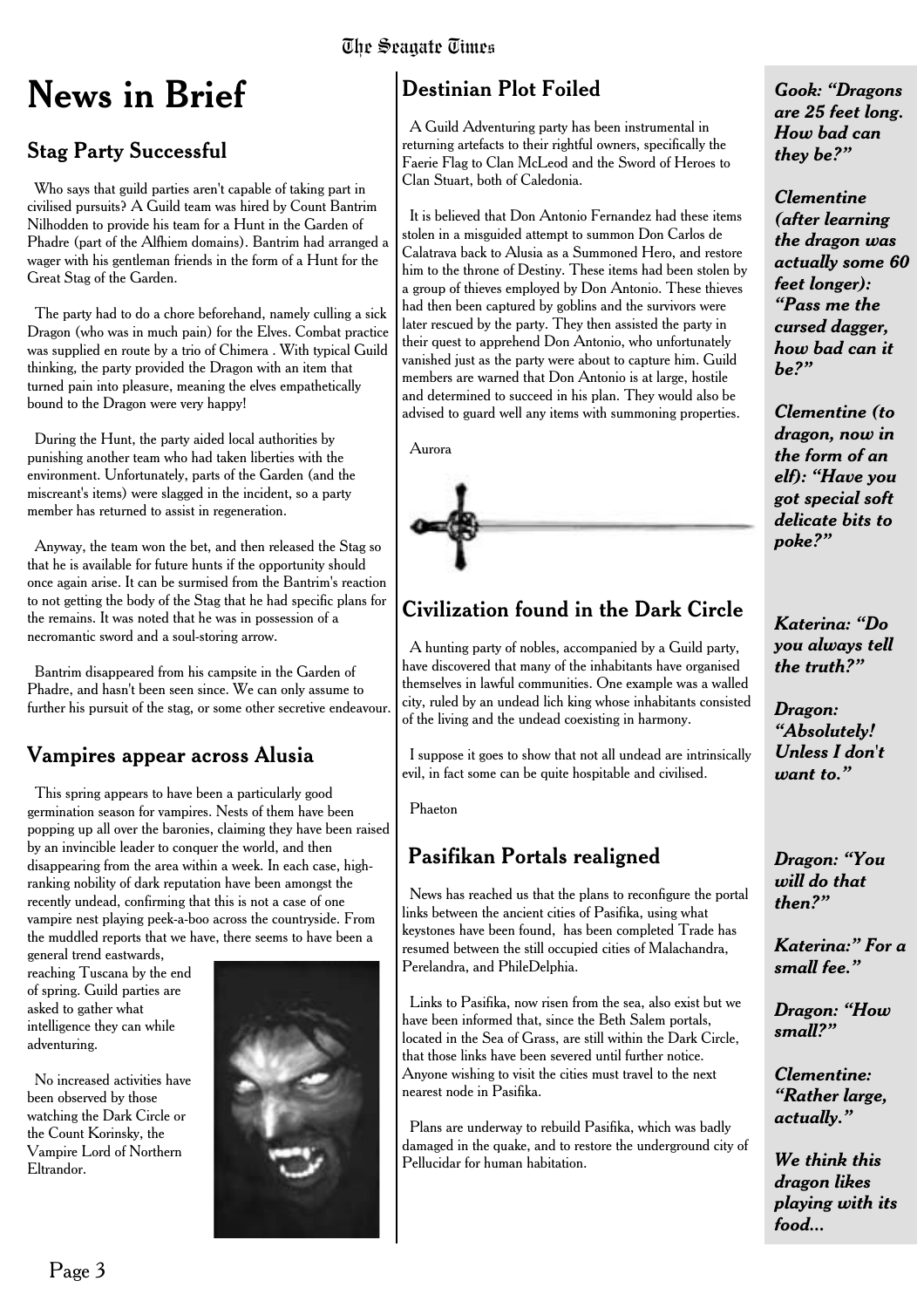*"Signed party contract disallows inhumane torture" - Cher to Aurora after Aurora expressed a desire to learn the bagpipes.*

*Scorpion: "What the hell is that??? Oh. It's only Viola."*

*Erzsabet: "Viola says she's got friends in low places."*

*Katerina: "I knew there was a reason we didn't bring Kryan."*

*Aryan: "Isn't there always?"*

### **Terranova Report**

This report from our Terranovan correspondent was delivered to the Times two weeks ago by an Erelheine courier in the blue and silver of the ruling Taijin house.

Terranovan desert, near Draaj — 10th? Seedtime.

To my loyal readers at the Guild in Seagate, greetings, and by the time this much delayed missive reaches you, I should be wishing you seasons greetings and hope for a new year. Much has transpired since my last report, and once I lay out for you the circumstances in which I have found myself, I hope that you will excuse my not sending news for the Times last issue.

As I relayed some months ago I determined to travel to the Drow city of Dylath and seek better information on the doings of the foul Spawn, hoping that news from closer to the source might prove more reliable. I took ship with one Kotherin of Dylath, a free-trader with whom I had struck up some small friendship and who I trusted would not attempt to take more advantage of me than charging an enormous passenger fee. True enough to his word we arrived in Dylath with little trouble and my word, what a place that is. From the colourful and quaint native peoples to the mighty Drow lords and ladies on their gilded palanquins, from the canny merchants to the swaggering corsairs and ships crews, Dylath is a bustling metropolis, the rival of any place that I have visited in the Baronies.

I spent several weeks exploring that fascinating city, but sadly ascertained that little news on the happenings to the West was arriving there. Deciding that a journey westward was the prudent course I arranged for transport to the city of Urik with a reputable merchant family who specialised, so I believed at the time, in the transport of passengers. It was at this point that matters began to go awry.

Our first days travel up the Leng River Valley was both pleasant and picturesque, and I was feeling in high spirits about the journey. When I awoke the next morning however I found that I was manacled inside the merchant's Mekillot

wagon and realised that I had perhaps misjudged them. When I protested most strongly as to this treatment I was informed that I was destined for the slave block at Urik, and from thence most likely to the rightly feared obsidian mines. My protestations fell on deaf ears, and for several weeks I was confined to the cramped and smothering interior of that pestilential wagon with its interminable swaying motion.

We finally arrived in Urik, and I can frankly say that I was

*The Ruins of Kadath*

not looking forward to upcoming events when the most miraculous and fortuitous happening occurred. I had been taken to the auction area in the city, when the supposed dealers fell upon the slave merchants who had imprisoned me, and they were themselves taken captive. It transpired that the slave armies of Urik had revolted a few weeks earlier and taken control of the city. They were still allowing the hated slave merchants into the city, but the reception that awaited those purveyors of human misery was not quite as expected. I saw the merchants beaten and bloodied by those whose lives they had ruined for base coin and then they were forced outside the walls and into the Terranovan desert, meals for the rapacious predators of this land. More stunning even than this turn of events was what I saw next; Erelheine, those fierce and inscrutable elven warriors of the East, dressed for battle and mingling with the now freed people of Urik. They had arrived shortly after the revolt and had assisted the people against their cruel and evil overlords. Of the King of Urik there has been no sign for months, and with his generals and Templar police now overthrown he would have trouble I believe reclaiming his throne.

I sought and gained permission to travel further westwards with an Erelheine patrol and have felt much safer in their company than in another Drow city. The Erelheine forces in Terranova are split east and west of the Spawn army but have some method of travel and communication that was not revealed to me. The Spawn themselves continue to hold the cities of Draj and Raam, but have made no attempts further east towards Urik. They have however forced their way ever northwards and their canal now reaches the edge of the Silt Sea, into which the waters that they have seemingly conjured from deep within the earth flow endlessly; churning the choking silt into filthy mud. Their course now appears clear: the ancient elven city of Kadath, rumoured to lie at the heart of the Silt Sea. My kind Erelheine companions have agreed to get this message to Seagate while I will stay and attempt to learn more. What is it that the Spawn seek in those ruins of the ancients?

I remain, Henri Stanleigh. Seagate Times Special Correspondent.

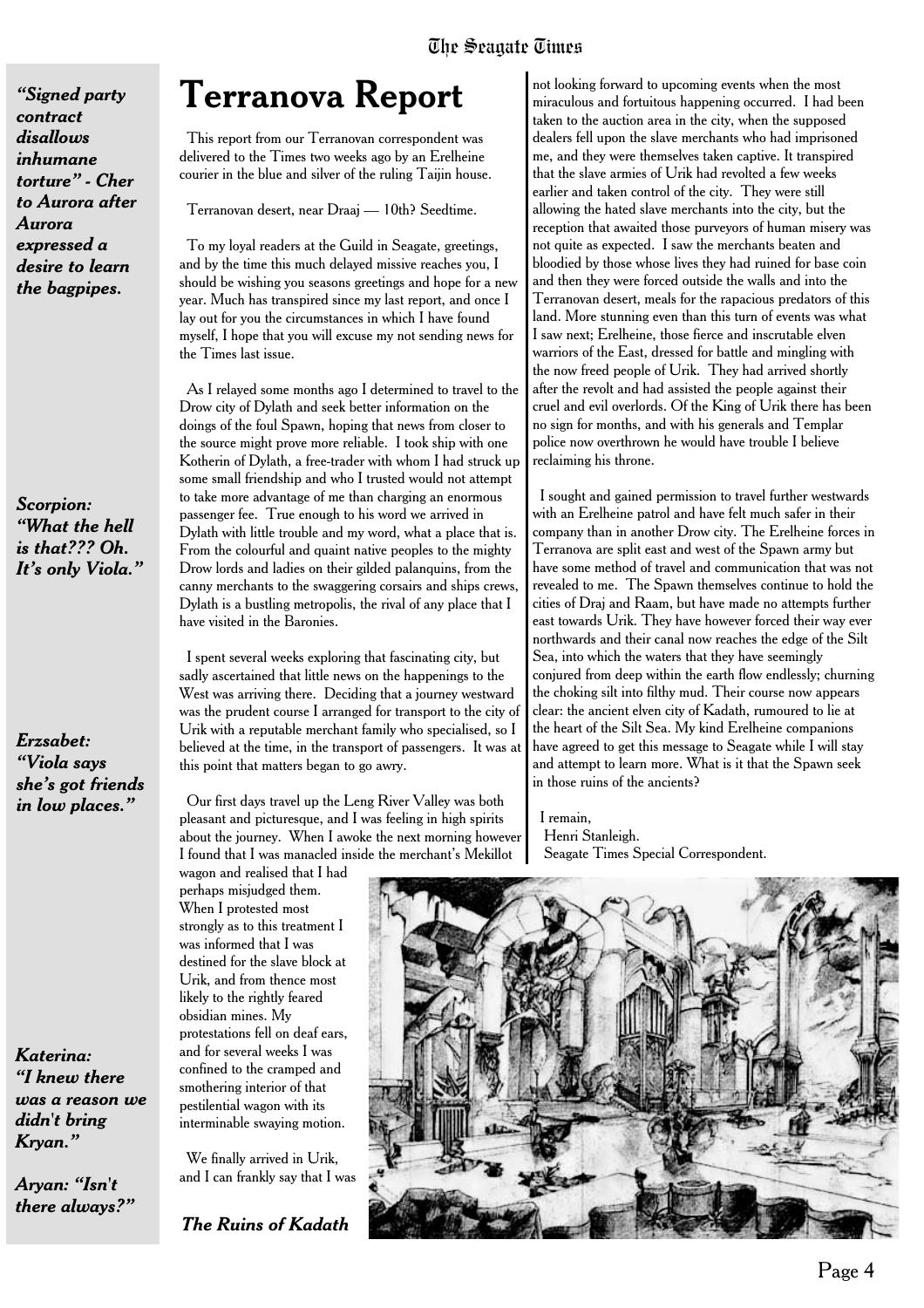#### The Seagate Times

## **The Adventurer's Guide**

#### Tips for success

Ever thought of using Phantasm as a locate? After all the Mind Mage always knows where her Phantasm is.

If its big enough to trample you, then stay out of its path, especially if you're the party healer.

Watch the natives - occasionally they have better tactics for dealing with their native monsters than you do.

There is a lot to be said for jumpng on the bad guys en masse, especially when you outnumber them.

Be careful what you wish for - you may get it!

#### **Flighty Fight**

These party scribe notes offer us good advice on how to deal with winged beasties:

Half of the party (Aryan, Darien, GoK and our Alfhiem escort, Nainsae) were tricked into landing (we all had Shadow Wings) on a small rock landing outside a cave on a cliff face. As Nainsae landed, she collapsed unconscious, and the illusionary figures that had spoken to us disappeared. Two great gouts of flame left Darien and GoK momentarily stunned as a chimera, also with Shadow Wings, bounded out of the cave and leapt skywards. Naturally he headed straight for the party employer. Fortunately M. Bantrim's hunting experience is apparently not entirely land-based. As Katerina swooped down to assist, Bantrim flew directly at the cliff face and dodged away from with rather more agility than the chimera could muster. His heavy landing gave Katerina the chance to get in a couple of good blows before he flew off again.

Meanwhile, back at the cave, Aryan (after unsuccessfully trying to throw Nainsae off the cliff - Feather falling is so useful) was trading blows with the next chimera to emerge. Darien and GoK had managed to sort themselves out, jumping off the rock pad and joining the aerial chase. This left room for Clem (now a bear) to land and tackle the snake end of the beastie. After whacking it around a bit, Clem decided it was time to run into the cave and deal with the third chimera, which was keeping things warm for Aryan. By now, Drovar had decided to join in, so took Clem's place dodging fangs.

Up above, our airborne friend had decided to go after GoK (or was that away from Katerina?). GoK turned back towards the others, and the chimera had a go at him. GoK took the blow, and then held on (fortunately from above), causing them both to plummet towards the forest canopy below. With excellent timing, GoK pushed off high enough for his own Wings to kick in, but low enough that the monster only had Wings on for an instant before crashing though to the forest floor. Katerina landed (rather more elegantly, I'm sure) and chased him off.

While this was going on, Clem's bear hug wasn't doing too much to the stay-at-home. Drovar's Tunnelling under Aryan's opponent cleared the way for Darien to fly into the cave mouth just as Clem broke free. Joined by the Aryan and Drovar, he was soon dispatched. The final monster was finished off as he popped out of the Tunnelling.

Examination of the bodies revealed that the monsters had been brought (but not summoned) from the plane of Milloo. This particular variety had the head and foreparts of a huge lion (a very powerful bite, much stronger than normal lions), an extra goat's head and neck (just the right size to hook an elf's arm around), and a snake for a tail (with a powerful, but short duration, poison.) The tough hide gave as much protection as improved plate.

#### *The Common or Etruscan Chimera*

*Village kid to Nikola: "Mummy says I'm not to talk to strange people."*

*Vanderhand: "And you don't get stranger than that."*



#### Answers to Last Issue's Puzzles: **The Basket Case**

Mark the baskets or line them up. Take 1 ball from the 1st basket, 2 balls from the 2nd, 3 balls from the 3rd etc. Put them all on the scale. Their mass should add up to  $10+20+30+...+100=550$ lb. Subtract the weight you get from 550 and you get the basket they're in! e.g.. If the 9lb balls are in basket 6, the scale will read

 $10+...+50+54+70+...+100=544$ lb. 550-544=6.

#### **The Farmer**

The farmer ended up with 90sp. The total he had was:  $60sp + 10sp$  from his wife=70sp. 90sp - 70sp = 20sp profit.

#### **The Hours Up!**

Start both hourglasses. When the 4-minute glass runs out, turn it over (4 minutes elapsed). When the 7-minute glass runs out, turn it over (7 minutes elapsed). When the 4-minute glass runs out this time (8 minutes elapsed), the 7-minute glass has been running for 1 minute. Turn it

over once again. When it stops, 9 minutes have elapsed. **The Bookworm**

On a book shelf the first page of the first volume is on the "inside" so the bookworm eats only through the cover of the first volume, then 8 times 1000 pages of Volumes 2 - 9, then through the cover to the 1st page of Vol 10. He eats 8,000 pages.

*Flunkey: "My Lord requires a team...."*

*Party: "What did his last team die of?"*

*Flunkey: [pause] "This is rather a sore point..."*

*Party: !?!?!*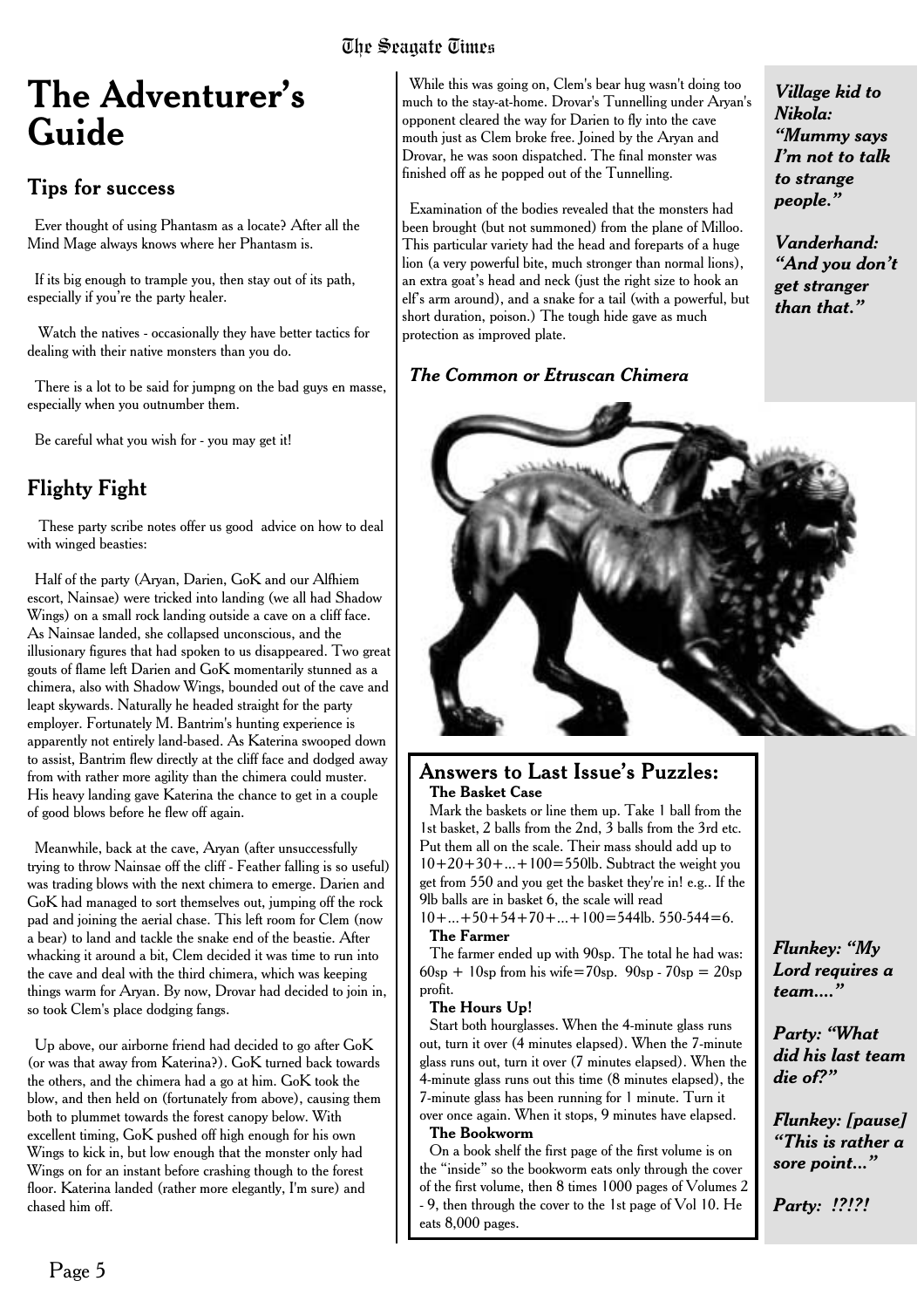*"Take that, you sucker!" - Cher as the party fought a swarm of giant mosquito-bats.*

*"Veni Vidi Vesquitte. We came, we saw, we squitted" - Vanderhand after the fight.*

### **Starflower's Bestiary**

#### Infernal Beasts - Non-sentient Denizens of the Nether Planes

Although I have been instructed to "go to Hell" more than once in my adventuring career, it is to my great relief than I never had the occasion to venture into that dark domain. Not that a number of other guild members have not ventured into the depths, and returned to tell the tale. Not that some few do not remain there in eternal torment. But I digress. The fact that one might not have been to Hell does not mean to say that Hell does not sometimes come to visit. Indeed it may even receive an invitation.

I have fought demons and devils, but those sentients are not the only creatures to be called from the depths to trouble adventurers. There are lesser beasts. The hellhound, the hellcat, and dire creatures of many sorts may be encountered when summoners are about. I have even once seen in some obscure tome a drawing claimed to depict a dire turtle, though it is hard to credit such a beast. Most often however, you will meet dire rats, dire wolves and hellhounds; although a returning party have described to me a creature whose aura named it to be the hellcat.

Dire creatures are on the whole similar to their Alusian counterparts, just bigger, blacker and plain vicious. A normal Alusian wolf will most likely leave humans alone, unless he's really hungry (human flesh is not especially tasty, as I know only too well). A dire wolf on the other hand, is a mean smart bastard who'll play with his prey, and you're it, every time. He'll track you to the end of the world with his phenomenal sense of smell. He's not afraid of anything, least of all fire - after all, there's plenty of that where he came from. He has no objection to canned food. He may even use magic, usually sorcery or illusions. And he won't be alone - dire wolves attack in packs.

Dire rats are scaled up in relative size considerably more than dire wolves. A dire wolf is perhaps 8 ft long, a foot or two longer than a big normal wolf. A dire rat is twice the size of the biggest sewer rat you ever saw and then some. It'll be three feet long and black as sin, and it won't be alone. Dire rats don't come in packs, they come in swarms. There is only one way to deal with them effectively, and that's area effect spells. Protect your mage, and watch those spells mow them down. You'll know when they're down because like all infernal beasts they'll vanish when slain, returning to the pit from whence they came. Then see the party Healer. The greatest hazard to watch out for when dealing with dire creatures does not affect you during the fight, but after. Their bite is almost invariably infectious, and claw wounds aren't much better. Always thoroughly cleanse injuries incurred when fighting anything from the nether planes.

*"That is going to hurt like buggery!"*

*Starflower as the party pointed a loaded ballista at the rear orifice of a gigantic squid.*

Hellhounds look much and act like dire wolves, but even nastier. Their reddish-brown fur and bright red eyes are a clue to their ability to breathe fire in a cone much like a furry undersized dragon. Take your fire armour spells if you're going anywhere near hellhounds. And mind the furniture. Hellhounds are hell's own pyromaniacs, setting light to



anything and everything, killing and maiming just for the hell of it. Needless to say, they are thought to be immune to fire, and may well be especially susceptible to cold and ice magics. (If you should get the opportunity to test this theory, and survive the experiment, please forward your findings to Lady Starflower, care of the Seagate Times.)

The Hellcat is essentially a devil in feline form. It's the size and shape of a lion, but no-one has really seen one, since the creature is invisible in any level of light which allows humans to see. Elves, of course, have no problem making out its outline, so get those witchsight spells going if you think there's a hellcat about. Or fight in darkness if you'd prefer then it's visible as a glowing leonine shape. Think a very smart, very stealthy, invisible sabretooth tiger, and you've got a good idea of what a hellcat can do. Just add the possibility of magic, most likely mind or illusions. And naturally, they're always hungry.

It's a good thing that infernal beasts are only ever likely to be encountered in their native realms or where there are summoners about. The bad thing is that their presence is a clue to the latter - and therefore to worse and darker opponents to follow. You are going to want a Namer on your side, or indeed anyone who can banish infernal denizens back from whence they came. Good luck!



*Hell Cat*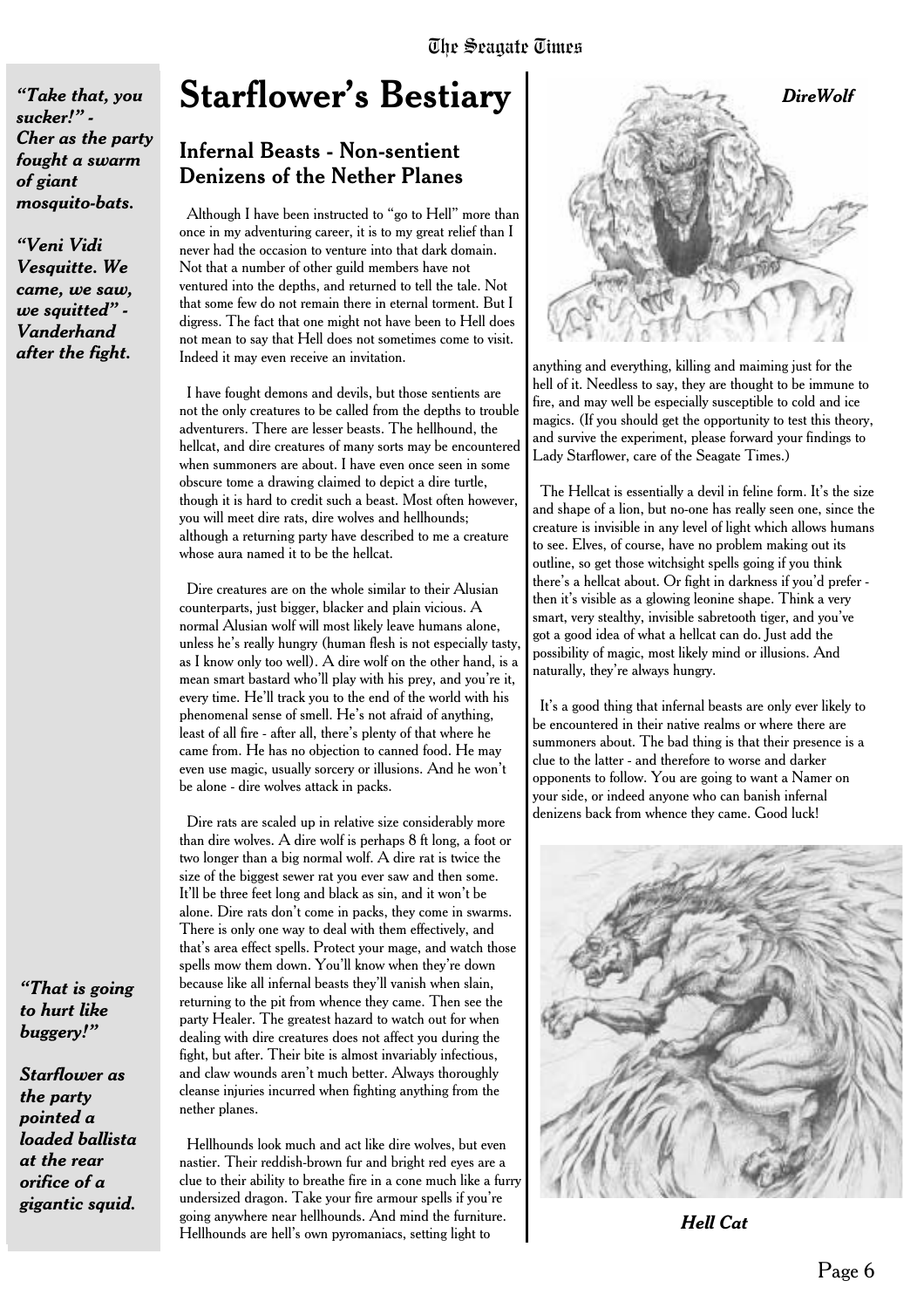#### The Seanate Times

## **The Puzzle Column**

#### Limerick

Michaelines wear red Gabrielites wear blue Urielites are mean But no-one is as mean as Hoo

Does anyone know what this means?

## **Brigetta's Puzzles**

### Stall Order

One morning at Seagate Market, a section of stalls was made up of an aisle with three stalls on each side as shown below:

| А   | В            | C. |
|-----|--------------|----|
|     | <b>AISLE</b> |    |
| , י | F.           | F  |

From the information given below, can you work out which merchant was selling what at each of the stalls?

1. The two centre stalls are both run by men.

2. The clothing stall is labelled C on the plan.

3. Henri has the stall opposite Freya's weapons stall.

4. One of the women is in charge of the potions and poultices.

5. No merchant's first name initial is the same as the code letter for his or her stall.

6. The leather goods are separated from Ella's stall by the jewellery, which is not displayed on the same side of the aisles as Algernon's stall.

Merchants: Algernon, Berthold, Ella, Freya, Gloria, Henri

Stalls: Clothing, weapons, armour, jewellery, potions and poultices, leather goods.

#### Get the Power of Fire and Light!

Fire College Invested Items: Dragonflames Rk 10 Weapon of Flames Rk 10 Also Rank 8 Weapons.



Now with added Radiance for Positive effect on dark creatures.

Prices negotiable. Please contact Flamis at the Guild.

### Three Times What Am I?

First: I am the yellow hem of the sea's blue skirt.

Second: I am the red tongue of the Earth, that buries cities.

Third: The Moon is my father, the Sea is my mother; I have a million brothers, I die when the Earth I touch.



*"Not only is it a +2 overcoat, but it protects me from becoming cheesecake."*

#### What's Hot

Summoners.

Kilts.

Gypsies.

Guild parties looting Ancient Ruins.

Elven rangers.

Carrying the unconscious employer away from the fight.

Incinerating bad guys.





*"I think I'm doing the Scottish Reel" a rather tipsy Aurora at a Caledonian feast.*

What's Not Necromancers.

Bagpipes.

Goblins.

Evil monsters looting Ancient Ruins.

Magic-using squid.

Dropping the unconscious employer from 20 feet up.

Incinerating their awesome items.



*Brigetta: "Nobody likes the McDonalds."*

*Aurora: "I've heard rumours about their food."*